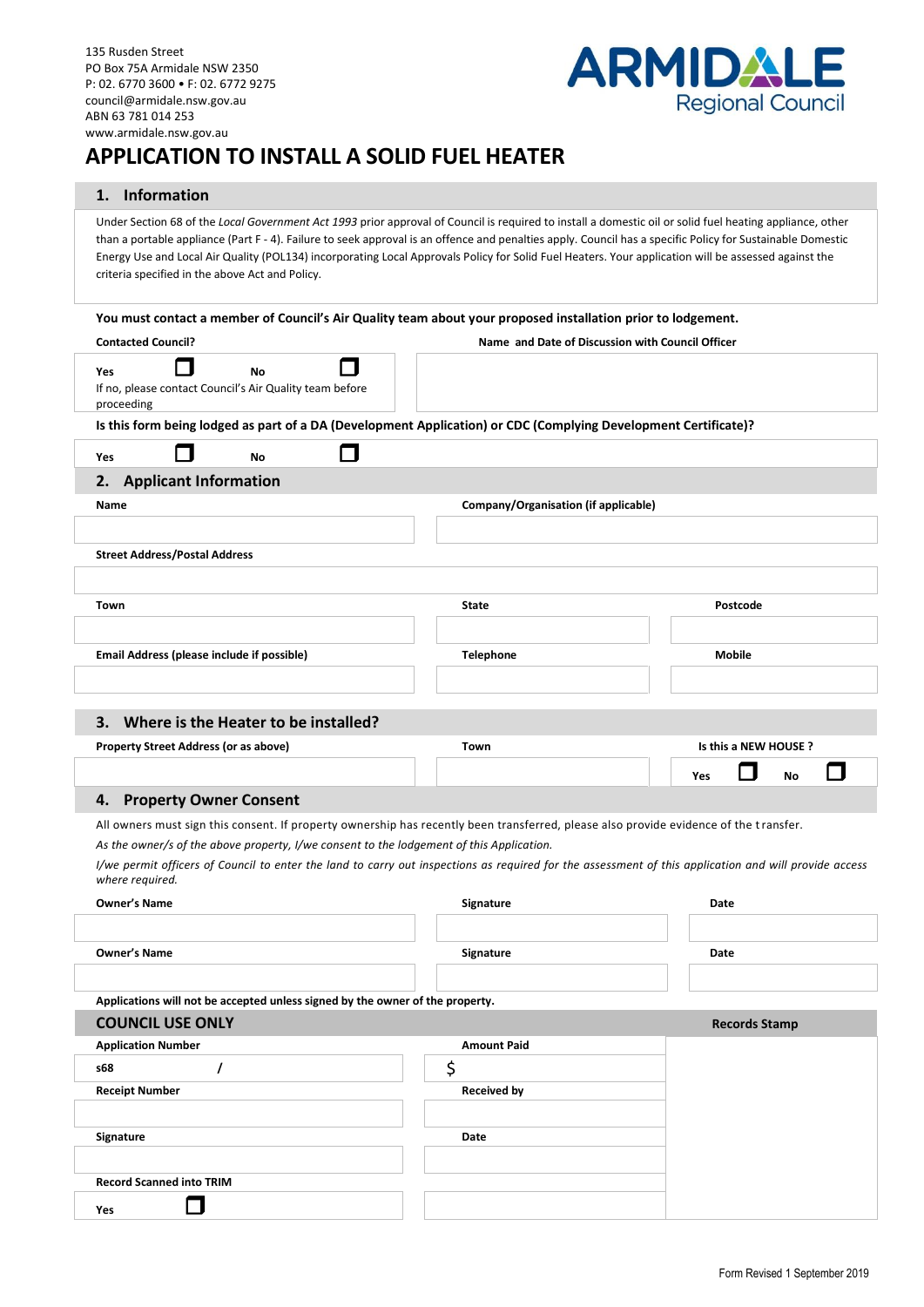|                                                                                                                                                                                                                                                                                                                                                                                                                                                                                                                                                                                                                                                                                                                                                                                                    | 5. Wood Heater Technical Details                                                              |                                         |  |                                                                                                                                         |                  |  |                                      |               |                       |   |   |  |
|----------------------------------------------------------------------------------------------------------------------------------------------------------------------------------------------------------------------------------------------------------------------------------------------------------------------------------------------------------------------------------------------------------------------------------------------------------------------------------------------------------------------------------------------------------------------------------------------------------------------------------------------------------------------------------------------------------------------------------------------------------------------------------------------------|-----------------------------------------------------------------------------------------------|-----------------------------------------|--|-----------------------------------------------------------------------------------------------------------------------------------------|------------------|--|--------------------------------------|---------------|-----------------------|---|---|--|
| <b>Appliance/Heater Make</b><br>Model                                                                                                                                                                                                                                                                                                                                                                                                                                                                                                                                                                                                                                                                                                                                                              |                                                                                               |                                         |  |                                                                                                                                         |                  |  |                                      |               |                       |   |   |  |
|                                                                                                                                                                                                                                                                                                                                                                                                                                                                                                                                                                                                                                                                                                                                                                                                    |                                                                                               |                                         |  |                                                                                                                                         |                  |  |                                      |               |                       |   |   |  |
|                                                                                                                                                                                                                                                                                                                                                                                                                                                                                                                                                                                                                                                                                                                                                                                                    |                                                                                               | <b>Installer's Information</b>          |  |                                                                                                                                         |                  |  |                                      |               |                       |   |   |  |
|                                                                                                                                                                                                                                                                                                                                                                                                                                                                                                                                                                                                                                                                                                                                                                                                    | 6.<br>Name                                                                                    |                                         |  |                                                                                                                                         |                  |  | Company/Organisation (if applicable) |               |                       |   |   |  |
|                                                                                                                                                                                                                                                                                                                                                                                                                                                                                                                                                                                                                                                                                                                                                                                                    |                                                                                               |                                         |  |                                                                                                                                         |                  |  |                                      |               |                       |   |   |  |
|                                                                                                                                                                                                                                                                                                                                                                                                                                                                                                                                                                                                                                                                                                                                                                                                    | Email Address (please include if possible)                                                    |                                         |  |                                                                                                                                         | <b>Telephone</b> |  |                                      |               | <b>Mobile</b>         |   |   |  |
|                                                                                                                                                                                                                                                                                                                                                                                                                                                                                                                                                                                                                                                                                                                                                                                                    |                                                                                               |                                         |  |                                                                                                                                         |                  |  |                                      |               |                       |   |   |  |
|                                                                                                                                                                                                                                                                                                                                                                                                                                                                                                                                                                                                                                                                                                                                                                                                    | Have you booked the installer to fit the heater?                                              |                                         |  |                                                                                                                                         |                  |  |                                      |               | Date of Installation  |   |   |  |
| If yes, please indicate date of installation<br>Yes<br>No                                                                                                                                                                                                                                                                                                                                                                                                                                                                                                                                                                                                                                                                                                                                          |                                                                                               |                                         |  |                                                                                                                                         |                  |  |                                      |               |                       |   |   |  |
|                                                                                                                                                                                                                                                                                                                                                                                                                                                                                                                                                                                                                                                                                                                                                                                                    |                                                                                               |                                         |  |                                                                                                                                         |                  |  |                                      |               |                       |   |   |  |
|                                                                                                                                                                                                                                                                                                                                                                                                                                                                                                                                                                                                                                                                                                                                                                                                    | 7. Wood Heater Pre-Installation Checklist                                                     |                                         |  |                                                                                                                                         |                  |  |                                      |               |                       |   |   |  |
| Your assistance is sought in ensuring that safety and localised air quality problems from new installations is minimised. As part of the<br>application process to Council, you are requested to complete the following Pre-Installation Checklist. The checklist provides greater<br>assurance to residents and Council that Australian Standard 2918-2001 and impacts on nearby premises have been considered. Council<br>Officers will use this form during the final inspection.                                                                                                                                                                                                                                                                                                               |                                                                                               |                                         |  |                                                                                                                                         |                  |  |                                      |               |                       |   |   |  |
|                                                                                                                                                                                                                                                                                                                                                                                                                                                                                                                                                                                                                                                                                                                                                                                                    |                                                                                               |                                         |  | These details MUST be completed as part of application                                                                                  |                  |  |                                      |               |                       | Y | N |  |
|                                                                                                                                                                                                                                                                                                                                                                                                                                                                                                                                                                                                                                                                                                                                                                                                    |                                                                                               |                                         |  | (you may wish to consult your retailer, installer or Council)                                                                           |                  |  |                                      |               |                       |   |   |  |
| Does the heater have a compliance plate that states it conforms to AS/NZS 4013:2014 for pollution<br>1.<br>emissions and AS 4023:2014 for efficiency?                                                                                                                                                                                                                                                                                                                                                                                                                                                                                                                                                                                                                                              |                                                                                               |                                         |  |                                                                                                                                         |                  |  |                                      | $\mathcal{L}$ |                       |   |   |  |
| Does the heater have particle emissions of less than 1.5g/kg?<br>2.                                                                                                                                                                                                                                                                                                                                                                                                                                                                                                                                                                                                                                                                                                                                |                                                                                               |                                         |  |                                                                                                                                         |                  |  |                                      |               |                       |   |   |  |
| Does the heater have a minimum average heating efficiency factor of 60%?<br>3.                                                                                                                                                                                                                                                                                                                                                                                                                                                                                                                                                                                                                                                                                                                     |                                                                                               |                                         |  |                                                                                                                                         |                  |  |                                      |               |                       |   |   |  |
| Will the flue height be at least 4.6m above the floor level? (draw height on site plan below).<br>4.                                                                                                                                                                                                                                                                                                                                                                                                                                                                                                                                                                                                                                                                                               |                                                                                               |                                         |  |                                                                                                                                         |                  |  |                                      | $\Box$        |                       |   |   |  |
| Is the proposed flue top above any adjoining structure within a 3m horizontal radius? To minimise the<br>5.<br>effect of smoke on your neighbours, EPA recommends the top of a chimney should be at least one metre<br>higher than any other building within a 15m radius.                                                                                                                                                                                                                                                                                                                                                                                                                                                                                                                         |                                                                                               |                                         |  |                                                                                                                                         |                  |  |                                      |               |                       |   |   |  |
| Does the topography of the site or likely weather patterns or configuration of nearby dwelling/s indicate a<br>6.<br>potential to cause a smoke nuisance? Topography can play a big part in the dispersion of wood smoke so if<br>you live on a steep hill, for example, there may be other considerations. (draw on site plan below)                                                                                                                                                                                                                                                                                                                                                                                                                                                              |                                                                                               |                                         |  |                                                                                                                                         |                  |  |                                      |               |                       |   |   |  |
| Are there any significant trees or other environmental or structural factors in the immediate vicinity that<br>7.<br>may cause a smoke down draught? (draw on site plan below)                                                                                                                                                                                                                                                                                                                                                                                                                                                                                                                                                                                                                     |                                                                                               |                                         |  |                                                                                                                                         |                  |  |                                      |               |                       |   |   |  |
|                                                                                                                                                                                                                                                                                                                                                                                                                                                                                                                                                                                                                                                                                                                                                                                                    |                                                                                               |                                         |  | NOTE: If the answer to questions 6 or 7 is YES, consideration should be given to not installing the heater, or relocating the heater to |                  |  |                                      |               |                       |   |   |  |
|                                                                                                                                                                                                                                                                                                                                                                                                                                                                                                                                                                                                                                                                                                                                                                                                    |                                                                                               |                                         |  | another position within the dwelling that will enable it to meet the above requirements                                                 |                  |  |                                      |               |                       |   |   |  |
|                                                                                                                                                                                                                                                                                                                                                                                                                                                                                                                                                                                                                                                                                                                                                                                                    | What other forms of heating do you have?                                                      |                                         |  |                                                                                                                                         |                  |  |                                      |               |                       |   |   |  |
|                                                                                                                                                                                                                                                                                                                                                                                                                                                                                                                                                                                                                                                                                                                                                                                                    | Gas                                                                                           |                                         |  | Electric (reverse cycle A/C)                                                                                                            |                  |  | Electric (other)                     |               |                       |   |   |  |
|                                                                                                                                                                                                                                                                                                                                                                                                                                                                                                                                                                                                                                                                                                                                                                                                    | <b>Active Solar</b>                                                                           |                                         |  | Passive Solar                                                                                                                           |                  |  |                                      |               | Other, please specify |   |   |  |
|                                                                                                                                                                                                                                                                                                                                                                                                                                                                                                                                                                                                                                                                                                                                                                                                    | 8.                                                                                            | <b>Steps in the application process</b> |  |                                                                                                                                         |                  |  |                                      |               |                       |   |   |  |
| (i)                                                                                                                                                                                                                                                                                                                                                                                                                                                                                                                                                                                                                                                                                                                                                                                                | Lodge your application and pay fee to Council. Normal processing is within five working days. |                                         |  |                                                                                                                                         |                  |  |                                      |               |                       |   |   |  |
| (ii)                                                                                                                                                                                                                                                                                                                                                                                                                                                                                                                                                                                                                                                                                                                                                                                               | Council will issue the approval/rejection by mail or email to owner/occupier and installer.   |                                         |  |                                                                                                                                         |                  |  |                                      |               |                       |   |   |  |
| If approved, please return the 'Compliance Certificate Solid Fuel Heater Installation' to Council. This form must be<br>(iii)<br>signed by your installer.                                                                                                                                                                                                                                                                                                                                                                                                                                                                                                                                                                                                                                         |                                                                                               |                                         |  |                                                                                                                                         |                  |  |                                      |               |                       |   |   |  |
|                                                                                                                                                                                                                                                                                                                                                                                                                                                                                                                                                                                                                                                                                                                                                                                                    | 9.<br><b>Privacy Statement</b>                                                                |                                         |  |                                                                                                                                         |                  |  |                                      |               |                       |   |   |  |
| The personal information requested on this form will only be used to fulfil the purpose for which it is being collected as described on this<br>form. The supply of information by you is voluntary, but if you cannot, or do not wish to, provide the information sought, we may not be<br>able to process your application. Council is to be regarded as the agency that holds the information and will endeavour ensure that this<br>information remains accurate and up-to-date. You may make an application for access or amendment to this information held by Council.<br>This application form is accessible to the public upon written application, subject to Council's Privacy Management Plan, Section 12 of the<br>Local Government Act 1993 and the Freedom of Information Act 1989. |                                                                                               |                                         |  |                                                                                                                                         |                  |  |                                      |               |                       |   |   |  |